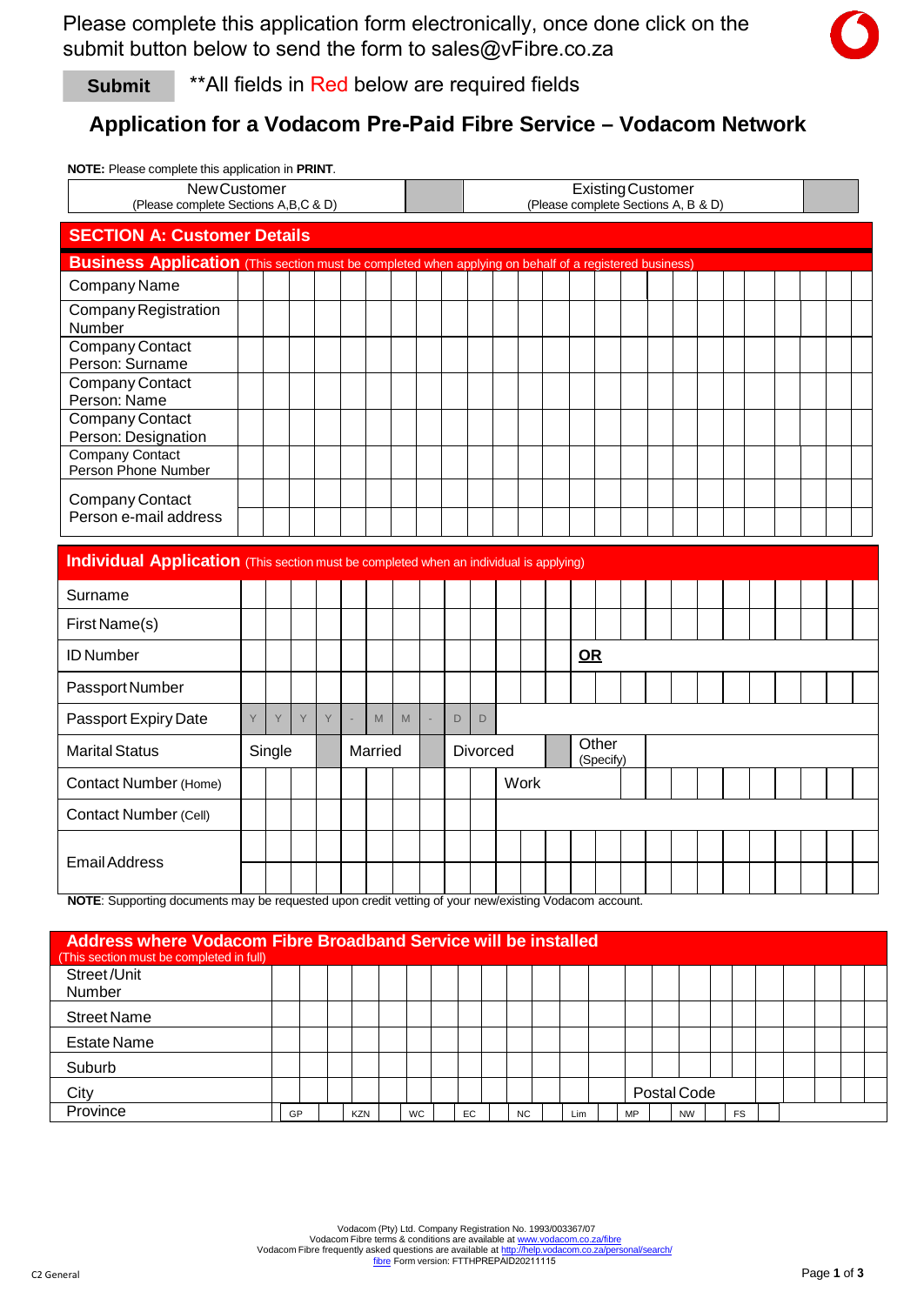| <b>Delivery address for devices</b> |            |  |           |  |  |            |  |  |                 |  |  |                                             |  |  |            |             |  |                  |  |  |            |  |  |                   |
|-------------------------------------|------------|--|-----------|--|--|------------|--|--|-----------------|--|--|---------------------------------------------|--|--|------------|-------------|--|------------------|--|--|------------|--|--|-------------------|
| Same as the above<br>address        | <b>YES</b> |  | <b>NO</b> |  |  |            |  |  |                 |  |  | If No, please complete the section in full. |  |  |            |             |  |                  |  |  |            |  |  |                   |
| Street<br>Number/                   |            |  |           |  |  |            |  |  |                 |  |  |                                             |  |  |            |             |  |                  |  |  |            |  |  |                   |
| <b>Street Name</b>                  |            |  |           |  |  |            |  |  |                 |  |  |                                             |  |  |            |             |  |                  |  |  |            |  |  |                   |
| <b>Estate Name</b>                  |            |  |           |  |  |            |  |  |                 |  |  |                                             |  |  |            |             |  |                  |  |  |            |  |  |                   |
| Suburb                              |            |  |           |  |  |            |  |  |                 |  |  |                                             |  |  |            |             |  |                  |  |  |            |  |  |                   |
| City                                |            |  |           |  |  |            |  |  |                 |  |  |                                             |  |  |            | Postal Code |  |                  |  |  |            |  |  |                   |
| Province                            | Gauteng    |  | Limpopo   |  |  | North West |  |  | Eastern<br>Cape |  |  | Western<br>Cape                             |  |  | Free State |             |  | Northern<br>Cape |  |  | Mpumalanga |  |  | Kwa-Zulu<br>Natal |

|                                                               | <b>SECTION B: Vodacom Fibre Broadband Price Plan Selection (all pricing incl VAT)</b> |                                                       |  |
|---------------------------------------------------------------|---------------------------------------------------------------------------------------|-------------------------------------------------------|--|
| <b>Contract Term</b>                                          | Pre-Paid<br>• R1599 service activation                                                |                                                       |  |
|                                                               | Vodacom<br>20/10Mbps Uncapped*<br>R599                                                | Vodacom<br>20/20Mbps Uncapped*<br>R699                |  |
| 30-Day<br>Data<br><b>Bundle</b>                               | Vodacom<br>50/25Mbps Uncapped*<br>R799                                                | Vodacom<br>50/50Mbps Uncapped*<br>R899                |  |
|                                                               | Vodacom<br>100/100Mbps Uncapped*<br>R999                                              | Vodacom<br>200/200Mbps Uncapped*<br>R <sub>1199</sub> |  |
| * Fair Usage Policy (FUP) applicable on all uncapped products |                                                                                       |                                                       |  |

| SECTION C: Existing Vodacom Customer Details |  |  |  |  |  |  |  |  |  |  |  |  |  |
|----------------------------------------------|--|--|--|--|--|--|--|--|--|--|--|--|--|
| Account Holder's Name/                       |  |  |  |  |  |  |  |  |  |  |  |  |  |
| Company Name                                 |  |  |  |  |  |  |  |  |  |  |  |  |  |
| <b>Vodacom Contract Cell</b>                 |  |  |  |  |  |  |  |  |  |  |  |  |  |
| <b>Phone Number</b>                          |  |  |  |  |  |  |  |  |  |  |  |  |  |
| Vodacom Billing Account                      |  |  |  |  |  |  |  |  |  |  |  |  |  |
| Number****                                   |  |  |  |  |  |  |  |  |  |  |  |  |  |

**NOTE**: If the order is placed under a name different to section A (e.g. company, family member), please provide a signed letter from the account holder to authorize billing from the

existing account. \*\*\*\* The billing account number can be found on the top right hand corner of your statement labelled "Account Number"

| <b>For Office Use Only</b>         |           |                |                |                |                |                |   |                |                 |                     |  |  |  |   |   |  |   |                |   |  |
|------------------------------------|-----------|----------------|----------------|----------------|----------------|----------------|---|----------------|-----------------|---------------------|--|--|--|---|---|--|---|----------------|---|--|
| Sales Agent Name                   |           | <b>g</b>       |                |                | $\overline{O}$ | $\Omega$       |   |                |                 |                     |  |  |  |   |   |  |   |                |   |  |
| Sales Agent Company<br>Name        | <b>MU</b> |                |                |                |                |                |   |                | A U T O M A T I |                     |  |  |  | O | N |  |   |                |   |  |
| Sales Agent Phone<br><b>Number</b> |           | 8              | $\overline{2}$ | $\overline{7}$ | 18 I           | 9              | 3 | $\overline{2}$ | $\overline{2}$  | 5                   |  |  |  |   |   |  |   |                |   |  |
| Sales Agent Email<br>Address       |           | $\overline{G}$ | @              | $M$ U $L$      |                |                |   |                | A               | U T O M A T I O N . |  |  |  |   |   |  | C | $\overline{O}$ | M |  |
| Sales Agent X-Code                 |           | M              |                |                | $\mathsf{A}$   | $\overline{2}$ |   |                |                 |                     |  |  |  |   |   |  |   |                |   |  |
| Date Submitted                     |           |                |                | $\sqrt{}$      |                | M              | M |                |                 |                     |  |  |  |   |   |  |   |                |   |  |

Vodacom (Pty) Ltd. Company Registration No. 1993/003367/07<br>Vodacom Fibre terms & conditions are available at <u>[www.vodacom.co.za/fibre](http://www.vodacom.co.za/fibre)</u><br>for version: FTTHPREPAID20211115<br><u>fibre</u> Form version: FTTHPREPAID20211115<br>Page **2** of